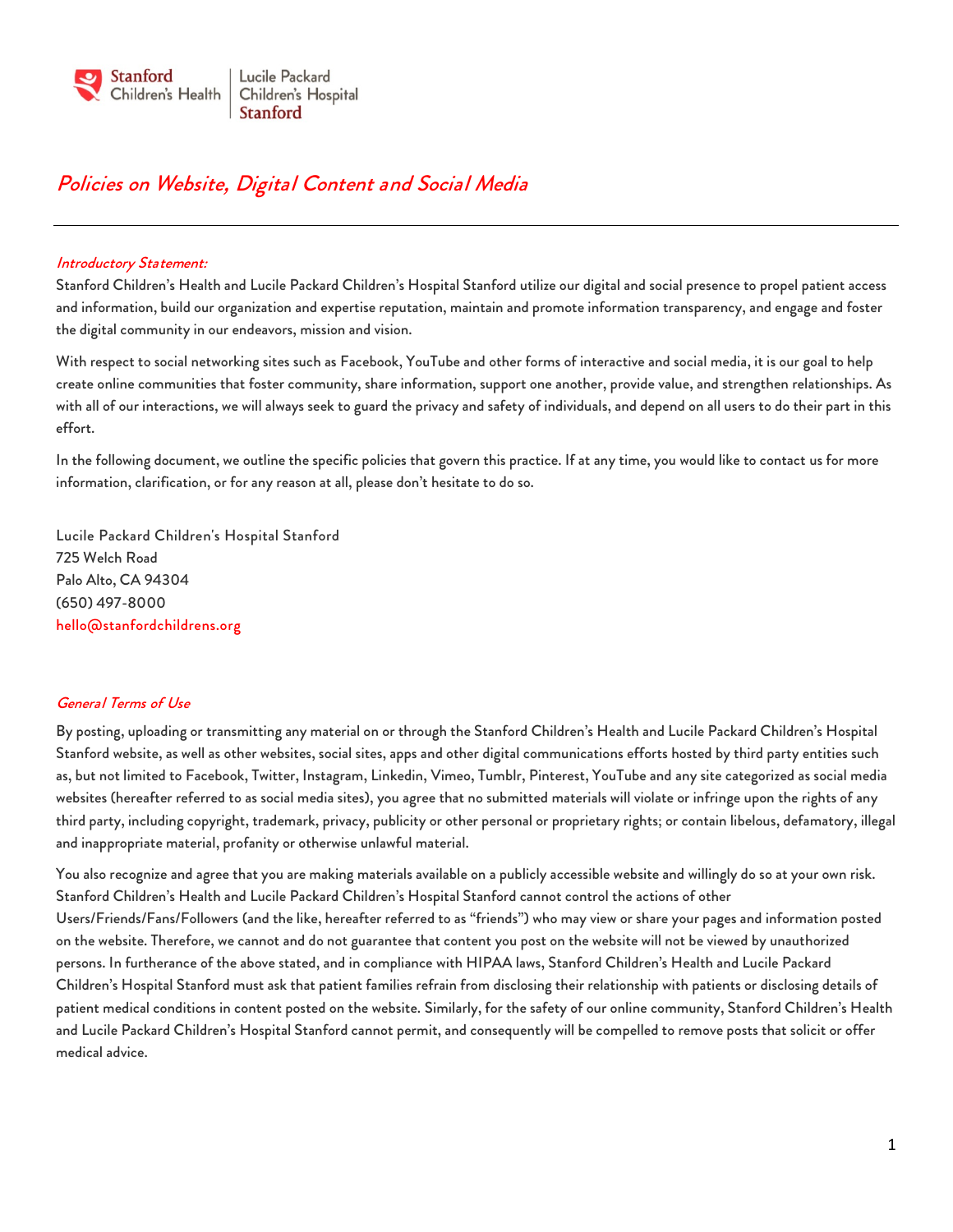You further authorize Stanford Children's Health and Lucile Packard Children's Hospital Stanford to use posted information which may include, but is not limited to, your name, likeness, images, your child(ren)'s names and posted details of his/her medical care for the purposes of marketing, public relations and fundraising, in all media, whether or not now known.

With respect to the promotion of events and other marketing initiatives, both now and in the future, you grant permission to Stanford Children's Health and Lucile Packard Children's Hospital Stanford and its business partners unrestricted permission to use any posted content on our websites, including, but not limited to, narrative content, your name, likeness, images, and those same of the minors that you are legal guardian, in Internet, broadcast, photograph, video or other account, for third party events related to our hospital, physician network, joint ventures, and/or fundraising.

# Social Media: General Terms of Use and Best Practices Our Policies and Guidelines

By using social media sites, you agree to be bound by both Stanford Children's Health and Lucile Packard Children's Hospital Stanford's terms of use as well as those provided by the entities that host social media sites. If you do not agree to these terms of use, you are specifically instructed to refrain from using these sites. We reserve the right, at our discretion, to modify, add or delete portions of these terms at any time by posting updated terms of use on the Stanford Children's Health and Lucile Packard Children's Hospital Stanford social media sites. Please check these terms frequently for updates. Any modifications, additions or deletions to these terms shall be effective immediately upon posting of updated Terms of Use. Your continued use of the sites following the posting of updated terms of use will mean that you agree to Stanford Children's Health and Lucile Packard Children's Hospital Stanford Terms of Use.

# Use of the Sites

Stanford Children's Health and Lucile Packard Children's Hospital Stanford is not responsible or liable for any materials posted or transmitted on or through its social media sites nor is it responsible for any materials its subscribers or "friends" post, upload, share, or transmit on their sites. Stanford Children's Health and Lucile Packard Children's Hospital Stanford cannot verify the accuracy of statements that users place on or through the social media sites, and does not guarantee that any material has been posted or transmitted with the permission of the copyright or proprietary owner or is otherwise in compliance with these Terms of Use.

If you use the sites, by participation in the Stanford Children's Health and Lucile Packard Children's Hospital Stanford website, other social media sites or by submission of comments, messages, emails, or other information Stanford Children's Health and Lucile Packard Children's Hospital Stanford website or third party social media sites, you must follow these rules:

Stanford Children's Health and Lucile Packard Children's Hospital Stanford does not seek to limit the rights of individuals to communicate in a free and open manner, however certain materials, images and language will not be tolerated. You may not post or transmit any material or links to material that will lead to injury of yourself or others. Such material may include, but is not limited to content that is libelous, defamatory, false, overtly personal, comments on pending litigation, obscene, felonious, indecent, lewd, violent, abusive, threatening, harassing, discriminatory, in violation of the law or that constitutes hate speech.

The only material that you may post, upload or transmit, is that collateral for which you own the copyright or have explicit permission to distribute electronically. In cases when you are not the owner of the copyright you must cite the original source. You may not violate, plagiarize, or infringe on the rights of third parties, including copyright, trademark, trade secret, privacy, personal, publicity, moral or proprietary rights. You promise and represent that any posted, uploaded, include or transmitted materials will be owned by you or in the public domain.

You may not post, create, upload or transmit any software or other material which contains a virus or other harmful code or device. You may not use the sites to distribute advertisements, ask for more social media "followers" or "likes", personal donations , chain letters or messages, mass mailings or "spam" to gather email addresses for the purpose of sending "spam" to other users on Stanford Children's Health and Lucile Packard Children's Hospital Stanford social media sites.

By posting, uploading or transmitting any material on or through Stanford Children's Health and Lucile Packard Children's Hospital Stanford social media sites, you hereby grant Lucile Packard Children's Hospital Stanford a non-exclusive, perpetual, royalty-free, worldwide license to use, copy, sublicense, transmit, modify, publicly perform or display that material, and your name and location (city, state and/or country), if you provide that information to use, in connection with that material, in all media, whether or not now known.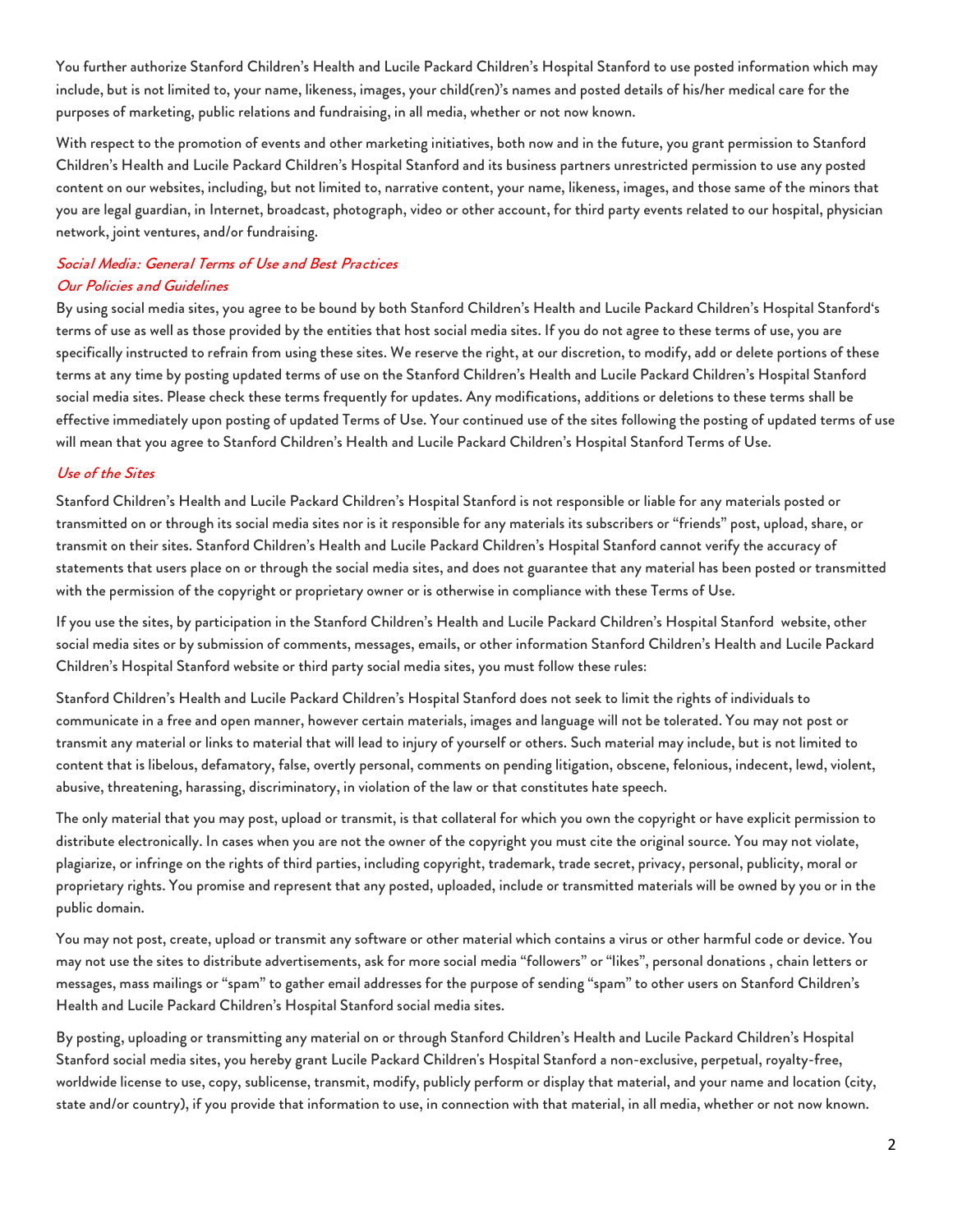In compliance with Health Insurance Portability and Accountability Act of 1996 (HIPAA) laws and our strict patient policies, patient families should refrain from disclosing their relationship with patients in videos, photos, or in patient and/or family stories hosted on our social media sites. Patients and their families must not disclose other identifiable information about the patient including last name, street address, age, etc.

Users participating on Stanford Children's Health and Lucile Packard Children's Hospital Stanford social media sites are subject to the age restrictions set forth on the respective sites for use.

You are solely responsible for any content created, posted, uploaded, or transmitted using your account. Stanford Children's Health and Lucile Packard Children's Hospital Stanford has the right (but not the obligation) to delete any material or user that it deems, at its sole discretion, to be in violation of these Terms of Use, or which it otherwise, in its sole discretion, considers to be objectionable.

Social media websites may contain links to other websites produced by Stanford Children's Health and Lucile Packard Children's Hospital Stanford, to websites operated by unrelated third parties. In addition, if you click on a promotional item on our website, you may be directed to a web page with our website or to a third party website. Please note that Stanford Children's Health and Lucile Packard Children's Hospital Stanford is not responsible for the privacy practices of third-party websites. We encourage you to be aware of this when use social media websites and to read the privacy policies of every website that collects personally identifiable information from you.

You acknowledge we may change or delete content or features of Stanford Children's Health and Lucile Packard Children's Hospital Stanford social media sites in any way, at any time, and for any reason or no reason.

By using and participating in Stanford Children's Health and Lucile Packard Children's Hospital Stanford social media sites, you agree to abide by these rules set forth herein. You acknowledge that Stanford Children's Health and Lucile Packard Children's Hospital Stanford has the right to delete material that it deems, in its sole discretion, to be in violation of these Terms of Use, or which it otherwise, in its sole discretion, considers to be objectionable. You further acknowledge that Stanford Children's Health and Lucile Packard Children's Hospital Stanford has the right to limit, terminate, or block access to its social media sites for any reason, including violation of these Terms of Use.

Both periodically, and in the instance of substantive changes to our Terms of Use, Stanford Children's Health and Lucile Packard Children's Hospital Stanford will post notification of said changes to the social media forums, and provided a link to the updated documents.

## Fundraising Addendum

You authorize that any material posted on the website, including but not limited to, your child's name, likeness, patient story and other biographical material, may be used by Stanford Children's Health and Lucile Packard Children's Hospital Stanford for the purposes of marketing, public relations and fundraising.

Pursuant to these purposes, you grant Stanford Children's Health and Lucile Packard Children's Hospital Stanford the right to use your child's information to promote publicize or fundraise Stanford Children's Health and Lucile Packard Children's Hospital Stanford, in all media, whether or not now known. Additionally, you authorize the potential use of any posted information outlined above for future use on social networking websites.

# Policies on Posting Website Content: COPA and Parental Notification Notice of Information Practices With Regard To Children

Our postal address is 725 Welch Road, Palo Alto, CA 94304. Our phone number is: (650) 497-8000. We do not consider stanfordchildrens.org a website directed to children, as that term is understood under the Children's Online Privacy Protection Act (COPA). It is possible that, without our knowledge, we may receive information about a child though our Contact Us feature, through our email address hello@stanfordchildrnes.org or through our web-based initiatives such as, but not limited to, SupportLPCH.org, or through selfdisclosure. In such circumstances, we will observe the following practices regarding parents' review and directions regarding their child's information.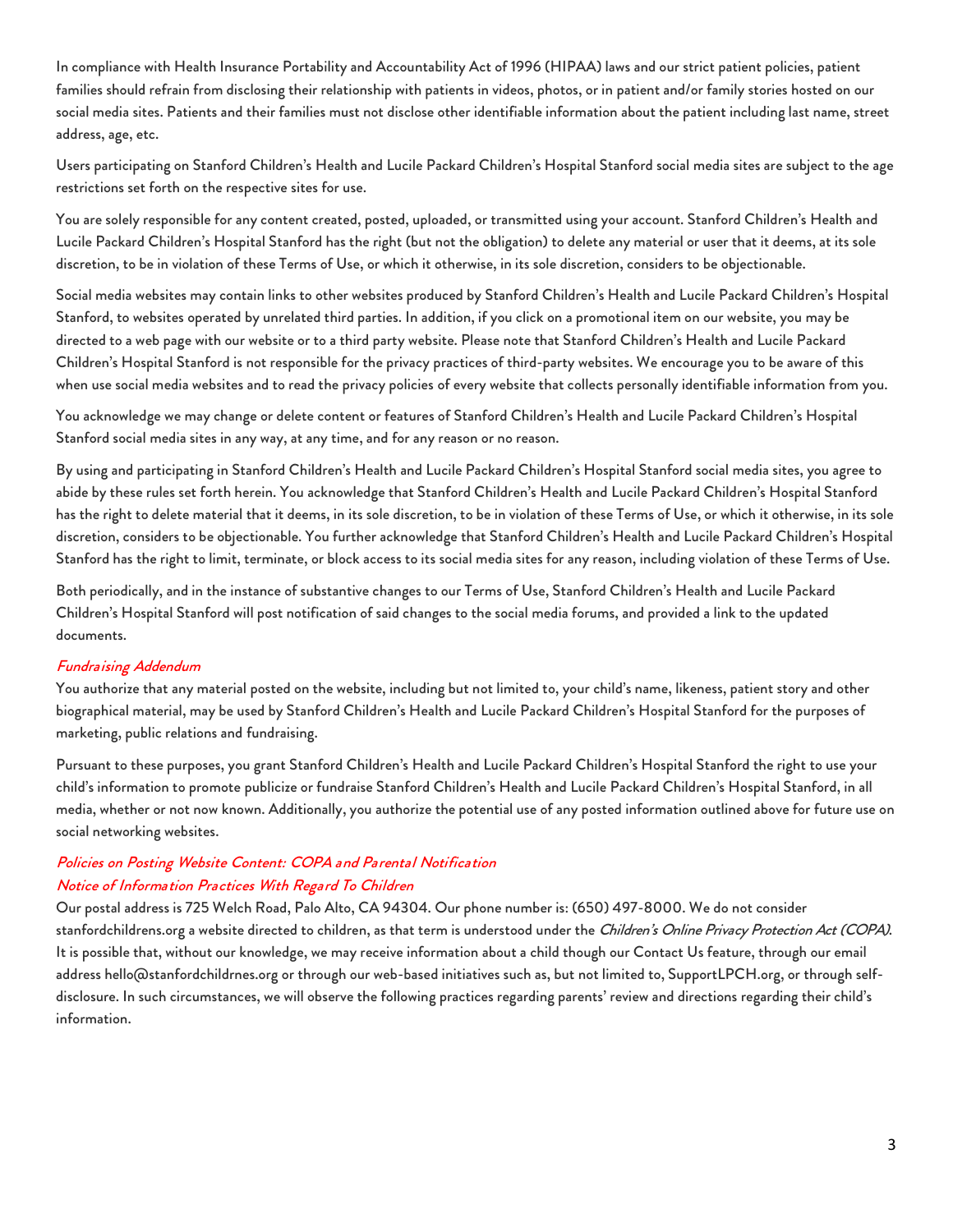# Information Collected

In compliance with all applicable Federal laws, Stanford Children's Health and Lucile Packard Children's Hospital Stanford will not knowingly collect any personal information from a child under the age of thirteen without the consent of that child's parent. We respect the privacy of individuals, and this is particularly true with respect to children. We do not collect any more personal information than reasonably necessary to enable them to participate in the activities we offer on our website or social media sites. In fact, we are prohibited from conditioning a child's participation in an activity on the child's disclosing more personal information than is reasonably necessary to participate in such activity.

With respect to our online information collection practices from children under 18 years of age: We may collect the following types of personal information directly from children online: first and last name, age, email address, mailing address, and on occasion, additional data such as school name and / or T-shirt size (for awarding of prizes and other promotional material). If a child is participating as an individual we will need to collect their mailing address in order to fill orders of materials and incentives.

Please note: Parents may consent to the above collection and use without necessarily consenting to the disclosure of personal information to third parties. The only instance in which Stanford Children's Health and Lucile Packard Children's Hospital Stanford would do so would be if the use of a third-party involvement becomes necessary.

With respect to the collection by other organizations of personal information from children at our site, our policy is that we do not have any agreements with outside organizations to collect personal information at our site.

Please note that in most circumstances, you can visit and enjoy our website(s) without disclosing any personal information about yourself. However, we offer some special services, and for these services to work properly we will need you to share with us certain personal information about yourself. The personal information we collect may include, but is not limited to, full name, street address, email address, telephone number(s) (e.g., home, work, mobile and/or fax) and birth date. We may also collect other personal information that will be identified on applicable page(s) of this website. If you submit any personal information to us, or to our third-party service providers acting on our behalf, you can be assured that we will not sell, lease, or share your personal information with or to anyone else, except as follows: (1) to our third-party service providers, and only so that they may help us provide services you've requested and in certain circumstances to provide you.

## Use and Sharing of Information

The information we collect from children, individuals and families is used for record keeping, marketing, feedback and to acknowledge their involvement with Stanford Children's Health and Lucile Packard Children's Hospital Stanford. With respect to sharing information, we do not share personal information with anyone other than those who provide support for the internal operations of the website and our agents (e.g., contractors who provide fulfillment services or technical support to the website). We have received the following commitments for security of information from third parties with whom we share personal information: All third parties with whom we share information have agreed to maintain security and integrity of personal information.

## Parental Review

Upon request, parents can review the information that we have collected from their children online, prevent the further use or maintenance of such information, or direct the deletion of their children's personal information by: calling us at the telephone number provided above, writing to us at the above address.

# Additional Privacy Information

## Web Log File Data

We collect some basic web log file data about site users. This information includes domain names, website traffic patterns and server usage statistics. This information is used for site management and administration and to improve the content and overall performance of our site.

## Data Security

Stanford Children's Health and Lucile Packard Children's Hospital Stanford makes every reasonable effort to ensure that all of the transactions that occur on our website are secure. We store personally identifiable data with Secure Socket Layer (SSL) encryption to protect information you may submit on our site. SSL is the industry standard protocol. All off-line information is securely stored and is accessible only by authorized Stanford Children's Health and Lucile Packard Children's Hospital Stanford staff.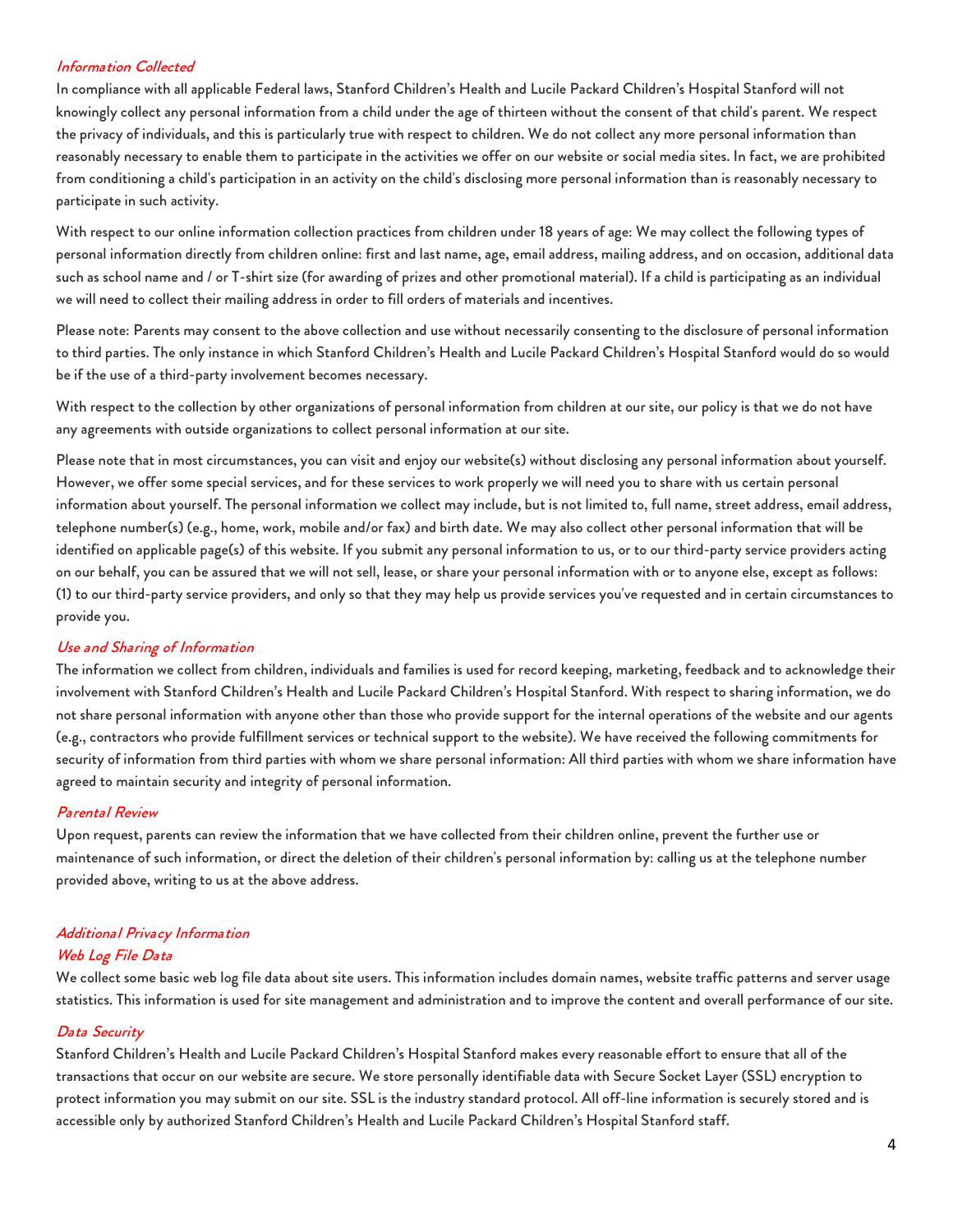# Online Forms

Stanford Children's Health and Lucile Packard Children's Hospital Stanford provides intake forms on our website which may request confidential health information. We adhere to the requirements outlined by the Health Insurance Portability and Accountability Act of 1996 (HIPAA) legislation, which ensures security and privacy of an individual's medical records. For your convenience, a printable version of the form is also available.

#### Subscription to Newsletters or Press Releases

If you subscribe to a newsletter, publication or press release published by Stanford Children's Health and Lucile Packard Children's Hospital Stanford and distributed via email, mobile or text, we will keep your email address in a private distribution list. Messages sent electronically do not reveal recipients' email addresses or any other personal information. Stanford Children's Health and Lucile Packard Children's Hospital Stanford will only send messages to individuals who have opted to subscribe and who have provided their email address to us directly. We do not use this email address list for any other purpose, and only add individuals at their request. At any time, you may opt out by using the unsubscribe link provided on our website and in the publication email, which will remove your information from the distribution list for that publication.

#### "Cookies" and How We Use Them

Cookies are packets of information that a website transfers to a user's computer for record-keeping purposes. They are a means of keeping track of users' preferences for content and alerting them to new content areas. Most browsers allow you to turn off cookies or delete if you do not want them tracking your preferences.

The Stanford Children's Health and Lucile Packard Children's Hospital Stanford website (www.stanfordchildrens.org) does set and/or access cookies on your computer. They are used only to enhance the usability of the site. You can still use this site if you turn the cookies off.

#### Third-Party Service Providers

Stanford Children's Health and Lucile Packard Children's Hospital Stanford may engage reputable third-party vendors to help us manage our websites and advertisement and allow us to better serve our patients and users. The hospital never shares with third parties any personally identifiable information you provide when requesting information or making a donation online, except as required by law.

## Links to Other Sites

This site has links to other sites we think may be of interest to our users. Their purpose is to provide users with convenient access to other sites that might interest them. A link to another site does not imply an endorsement of the site's content or services.

We are not responsible for the privacy practices of sites not owned by Stanford Children's Health and Lucile Packard Children's Hospital Stanford. We encourage you to be aware of that when you leave our site and to read privacy statements at any sites that collect personally identifiable data.

#### Email Communication

Stanford Children's Health and Lucile Packard Children's Hospital Stanford does not collect your email address unless you voluntarily submit it to us or choose to communicate with us via email or directly through social media. We do not sell or rent any email addresses. We try to respond to email messages requiring a response promptly. If you email the hospital, your message and email address will be forwarded to the appropriate department or program within the hospital. Please do not email patient health information, as that information is confidential and should only be discussed with your physician.

#### How we use the information

Stanford Children's Health and Lucile Packard Children's Hospital Stanford uses the information you provide to fulfill your online request, facilitate customer service and inform you of our programs and events. Marketing programs typically include newsletters, solicitations, engagement/volunteer opportunities and the like.

We do not rent or sell users' personal information to third parties, such as marketers.

We do not share any third-party or personally identifiable information you provide.